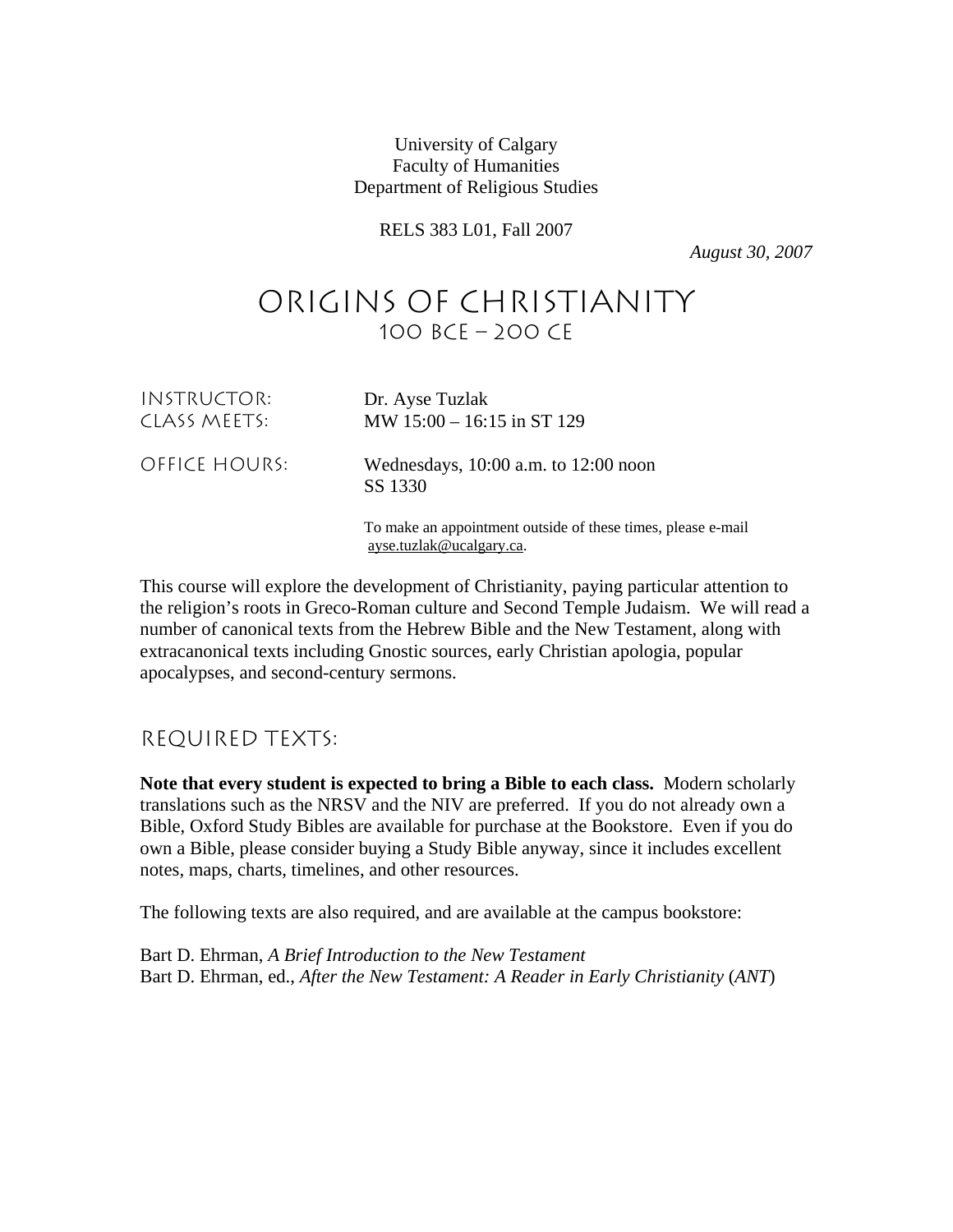### Grading:

| Written assignment $(3-5)$ pages, due <b>October 15</b> ) | 20% |
|-----------------------------------------------------------|-----|
| In-class examination (November 19):                       | 40% |
| Final Paper (8-10 pages, due <b>December 10</b> )         | 40% |

A numerical mark will be given for each course requirement. At the end of the course, an overall letter grade will be assigned on the following number and letter grade scheme.

| A+ | $100 -$<br>-96 | A | 95<br>-90 | А- | $89 - 85$  |
|----|----------------|---|-----------|----|------------|
| B+ | $-80$<br>84    |   | 79.       | B- | 71         |
| C+ | $69 - 65$      |   | $64 - 60$ |    | $59 - 55$  |
| D+ |                |   | 50.<br>50 |    | 50 or less |

#### **THE FINE PRINT**

*No extra credit work will be offered.* Missed exams or assignments will not be rescheduled except in the case of a *documented* medical or family emergency.

*Attendance is important*. You are always urged to bring up questions and comments during lectures, and friendly debate is encouraged.

*Please be punctual.* I consider lateness rude and distracting. Please show respect to me and to your classmates by coming in on time.

*You are responsible for the material covered in all the lectures.* I do not re-deliver lectures in my office for students who miss classes, and I will not write out "everything you missed" in e-mail either. If you must miss a class, find a classmate to share his or her notes with you, or do extra research beyond the required readings.

*E-mail is not "instant."* I'm glad to schedule meetings with students, but I need at least 24 hours lead time. Please note that I do not generally check my work e-mail on weekends or holidays.

I reserve the right to answer any cell phone that rings in class.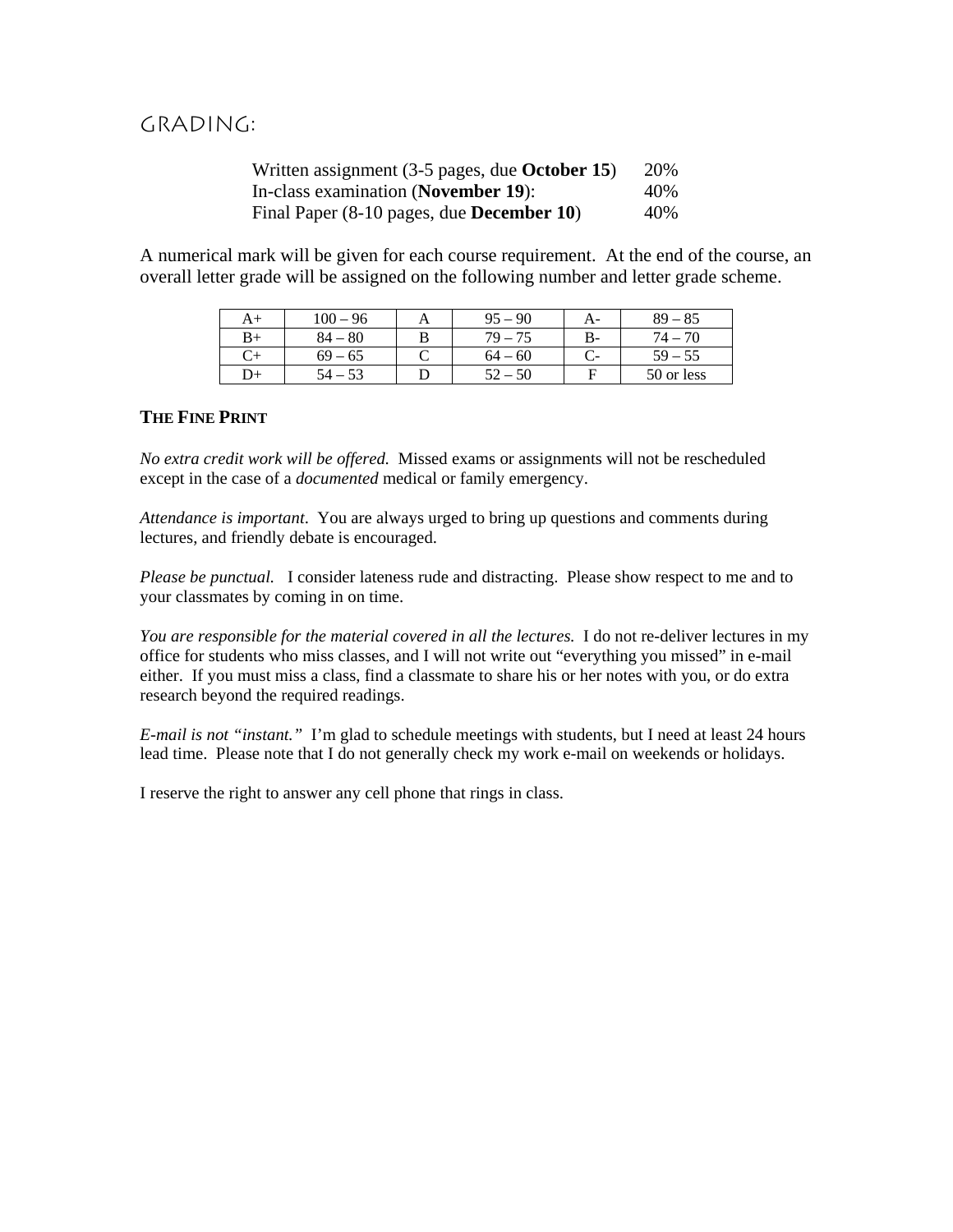## Schedule:

| September $10 - 12$ :<br>Readings:   | The Greco-Roman Setting of Early Christianity<br>Brief Introduction, chapter 2                                                                   |
|--------------------------------------|--------------------------------------------------------------------------------------------------------------------------------------------------|
| September 17 – 19:<br>Readings:      | <b>Christianity's Jewish Roots</b><br>Brief Introduction, chapter 3<br>Genesis 15:1 - 18:15<br>Exodus 19<br>2 Samuel 7<br>Isaiah $52:13 - 53:12$ |
| September 24 – 26:<br>Readings:      | <b>Jesus, The Sufferer</b><br>Brief Introduction, chapter 5<br>The Gospel of Mark                                                                |
| October $1 - 3$ :<br>Readings:       | <b>Jesus, The Great Teacher</b><br>Brief Introduction, chapters 6 and 7<br>The Gospel of Matthew<br>The Gospel of Luke                           |
| <b>October 8:</b>                    | NO CLASSES. HAPPY THANKSGIVING!                                                                                                                  |
| October 10:<br>Readings:             | <b>Jesus, The Saviour</b><br>Brief Introduction, chapter 7<br>The Gospel of Luke                                                                 |
| October 15                           | <b>SHORT WRITTEN ASSIGNMENT DUE</b>                                                                                                              |
| <b>October 15 – 17:</b><br>Readings: | <b>Jesus, The God</b><br>Brief Introduction, chapter 9<br>The Gospel of John                                                                     |
| <b>October 22 – 24:</b><br>Readings: | <b>Visions of The Young Christian Church</b><br>Brief Introduction, chapter 8<br>Acts of the Apostles<br>The Acts of Peter (ANT #42)             |
| <b>October 29 – 31:</b><br>Readings: | <b>Paul the Apostle</b><br>Brief Introduction, chapters 12 and 16<br>Galatians<br>Romans                                                         |
| November $5 - 7$ :<br>Readings:      | <b>Paul's Eager Fans</b><br>Brief Introduction, chapter 17<br>1 and 2 Thessalonians<br>1 and 2 Timothy                                           |
| <b>November 12</b>                   | NO CLASSES. STUDY HARD!                                                                                                                          |